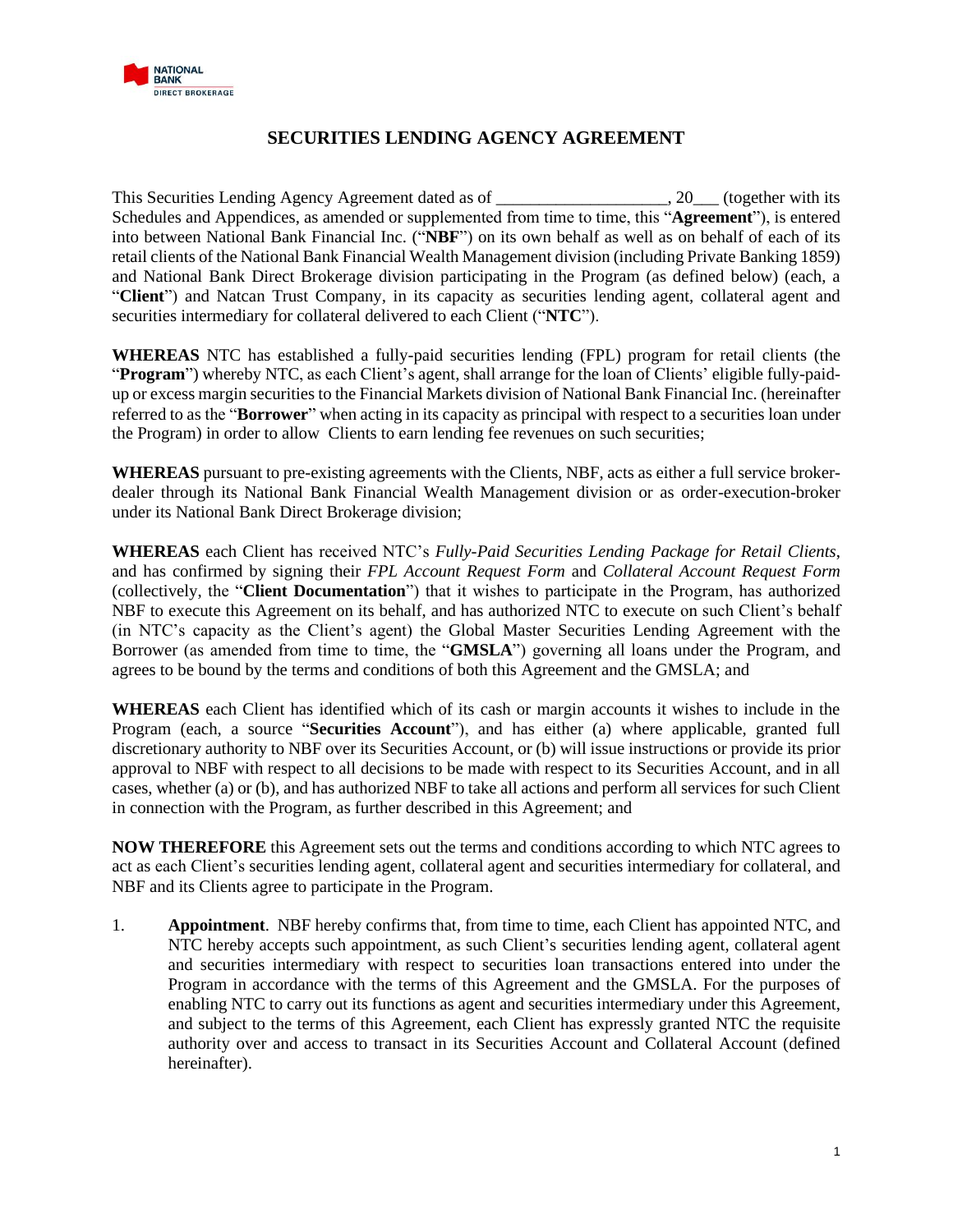- 2. **Securities Account**. Securities held within each Client's Securities Account (subject to any security exclusions or maximum account lending ratios specified by the Client) have been selected by each Client via NBF for participation in the Program, and may be freely loaned by NTC pursuant to the standing instructions described at Subsection [18](#page-5-0)[\(b\)](#page-5-1) of this Agreement if eligible for loan pursuant to the applicable regulatory requirements (the "**Securities**"). Each Client and NBF agree that Securities Accounts and the financial assets held therein (including Securities made available to the Program) must be free and clear of third-party interests at all times, including but not limited to liens, claims, security interests and encumbrances.
- 3. **FPL Account**. In order to participate in the Program, each Client has also opened an FPL account under the same account root number as its Securities Account (each, an "**FPL Account**"). NBF and each Client acknowledge that this account type has been created for informational and accounting purposes only, to provide Clients with an overview of which of their Securities are currently on loan. For the sake of clarity, FPL Accounts are neither securities accounts nor customer accounts within the meaning of the *Bankruptcy and Insolvency Act* (R.S.C. 1985, c.B-3) and the Coverage Policy of the Canadian Investor Protection Fund. Loaned securities will be transferred out of the Client's Securities Account and will be shown in the Client's FPL Account while on loan, until Equivalent Securities (defined hereinafter) are delivered back to the Client's Securities Account upon recall or termination of the loan. Loaned securities are not held by National Bank Financial Inc. for the account of a Client while on loan under the Program.
- 4. **Equivalent Securities**. For the purposes of this Agreement, "Equivalent Securities" has the same definition as provided under the GMSLA, and refers to securities of an identical type, nominal value, description and amount as the loaned Securities. If the loaned Securities consist of securities that are partly paid or have been converted, sub-divided, consolidated, made the subject of a takeover, rights of pre-emption, rights to receive securities or a certificate which may at a future date be exchanged for securities, such new or different securities or other assets shall, effective upon the occurrence of the relevant event, be deemed to become Equivalent Securities.
- 5. **Business Days**. For the purposes of this Agreement, "Business Day" means any weekday on which both the Toronto Stock Exchange and Montreal Exchange are open for regular trading.
- 6. **Clients**. NBF shall only allow clients who meet all the requirements established under NBF's internal policies and procedures to join the Program (notably, with respect to the appropriateness of the Program based on securities available for loan by the client, NBF's knowledge of the risks inherent to securities lending and, for a client of the National Bank Financial Wealth Management division (including Private Banking 1859 but excluding the National Bank Direct Brokerage division), the suitability and know-your-client assessments relating to such client.

NBF must notify NTC promptly upon a client becoming a Client under the Program by delivering to NTC a copy of such Client's executed Client Documentation. Each Client shall be bound by the terms of this SLAA and the GMSLA as of its execution of the Client Documentation and until such Client terminates its participation in the Program upon delivery of fifteen (15) Business Days' prior written notice to NTC via NBF'S Written Instructions in accordance with Section [24](#page-9-0)[\(b\)](#page-9-1) of this Agreement.

7. **Securities Loans**. Clients' Securities may only be loaned according to: (a) the collateral parameters set out in Schedule A to this Agreement; (b) any requirements or restrictions imposed from time to time under the applicable laws, regulations, or self-regulatory organization rules; and (c) subject to any additional Written Instructions communicated by NBF on its Clients' behalf from time to time. Securities loans will be governed by the GMSLA entered into between NTC, as agent for the Clients, and the Borrower. NBF and each Client acknowledges and agrees that each Client is bound by the terms of the GMSLA with respect to any loans of their securities under the Program.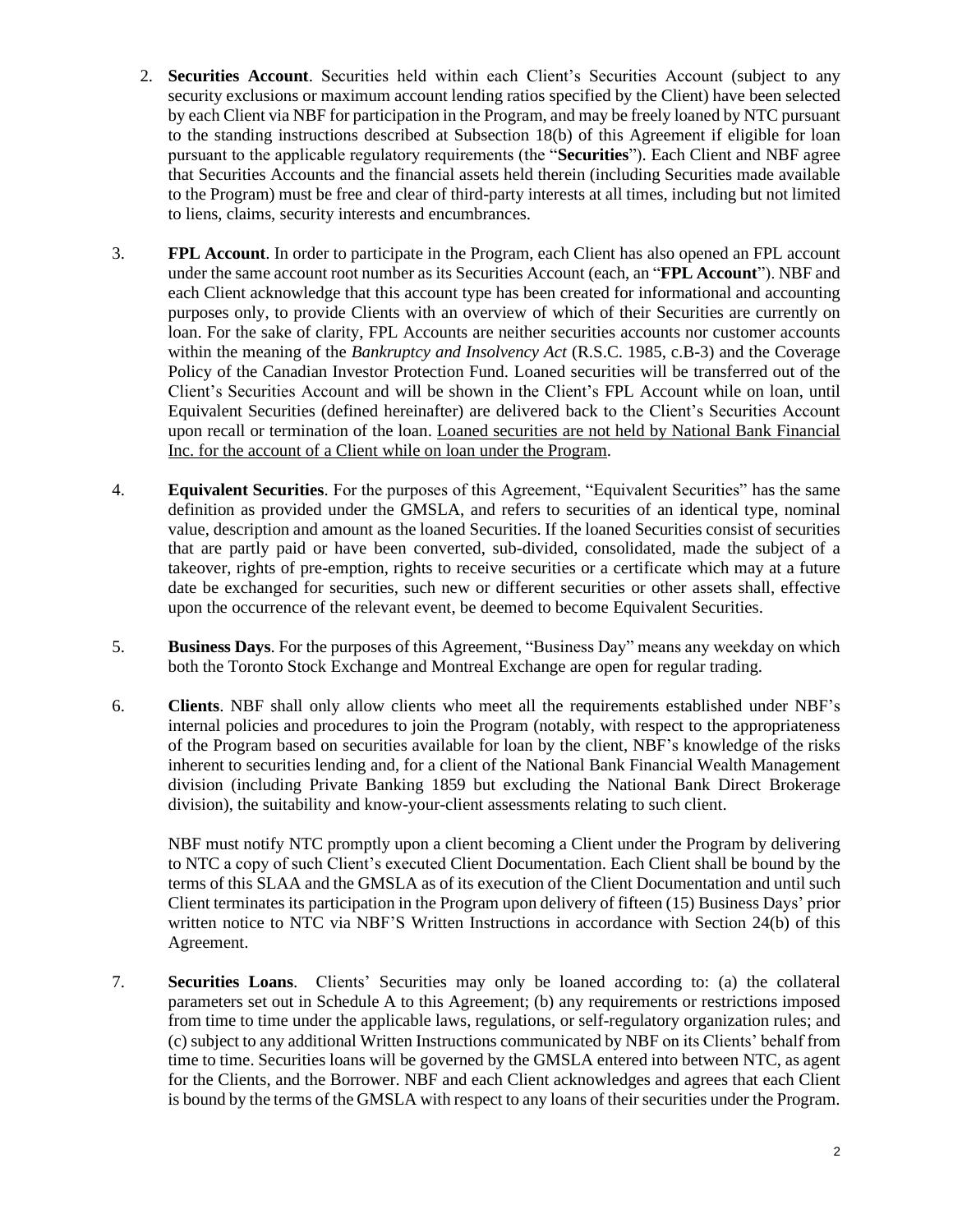- 8. **Standard of Care**. In discharging its responsibilities hereunder, NTC shall exercise its powers and discharge its duties honestly and in good faith, and in connection therewith, shall devote the degree of care, diligence and skill that a reasonably prudent securities lending agent, collateral agent and securities intermediary would exercise in the same circumstances (the "**Standard of Care**"). Each Client and NBF understands and agrees that this Standard of Care does not require NTC to place a Client's securities lending interests ahead of the securities lending interests of NTC's other clients.
- 9. **No Implied Duties.** Nothing in this Agreement shall be understood to imply that in performing the functions described herein, NTC is acting in the capacity of portfolio manager or is providing advice as to the value of securities or as to the advisability of investing in, purchasing, selling or lending securities. NTC shall have no duties or responsibilities whatsoever, except such duties and responsibilities as are specifically set forth in this Agreement and in the GMSLA, and no covenant or obligation shall be implied against NTC in connection with this Agreement.
- 10. **Loan Opportunities**. NTC shall allocate loan opportunities under this Agreement in accordance with its Standard of Care, and shall treat each Client equitably with other client lenders under the Program in making lending opportunities available hereunder, taking into account the demand for specific securities, availability of securities and other such factors as NTC deems appropriate at its sole discretion.

Nevertheless, NBF and each Client acknowledges and agrees that: (i) pursuant to the Standing Instructions, NTC shall have the right to accept or decline to make any loans of Securities under the GMSLA, to attribute any Client's available Securities to such loans, and to recall any loans of Securities under the GMSLA, all at its sole discretion; and (ii) Clients shall have no claim against NTC based on, or relating to, loans made for any other clients, or loan opportunities refused hereunder, whether or not NTC has made fewer or more loans for any other client than for a Client, and whether or not any loan for any another client, or an opportunity refused, could have resulted in a loan made for a Client hereunder.

11. **Borrower and Conflicts of Interest**. The parties agree that Securities shall only be loaned to NBF, an affiliate of NTC, in its capacity as the sole Borrower under the Program. The Borrower will enter into the Securities loans as principal, and shall use the loaned Securities for its own operations and activities (including in connection with short-selling activities), or for the purposes of relending the Securities to affiliates and/or third parties forming part of its network of securities lending counterparties.

The Clients acknowledge and accept that the Borrower (as well as any affiliate to which the Borrower has re-loaned the Securities) will earn revenues when using the Securities for their own operations and activities or when relending the Securities to other borrowers. NTC's good faith obligation to ensure Clients receive fair lending fee rates in the context of the market (further described at Section [17\)](#page-4-0) remains the same regardless of the ultimate use of Securities loaned through the Program.

12. **General Agent Responsibilities**. As more fully described hereinafter, pursuant to its responsibilities as securities lending agent, collateral agent and securities intermediary under this Agreement and in accordance with the GMSLA, NTC shall on behalf of each Client (a) negotiate, initiate and recall loans of Securities; (b) hold, control and manage collateral; (c) collect lending fees; and (d) take any actions deemed necessary or appropriate in order to exercise a Client's rights or perform a Client's obligations under this Agreement or the GMSLA.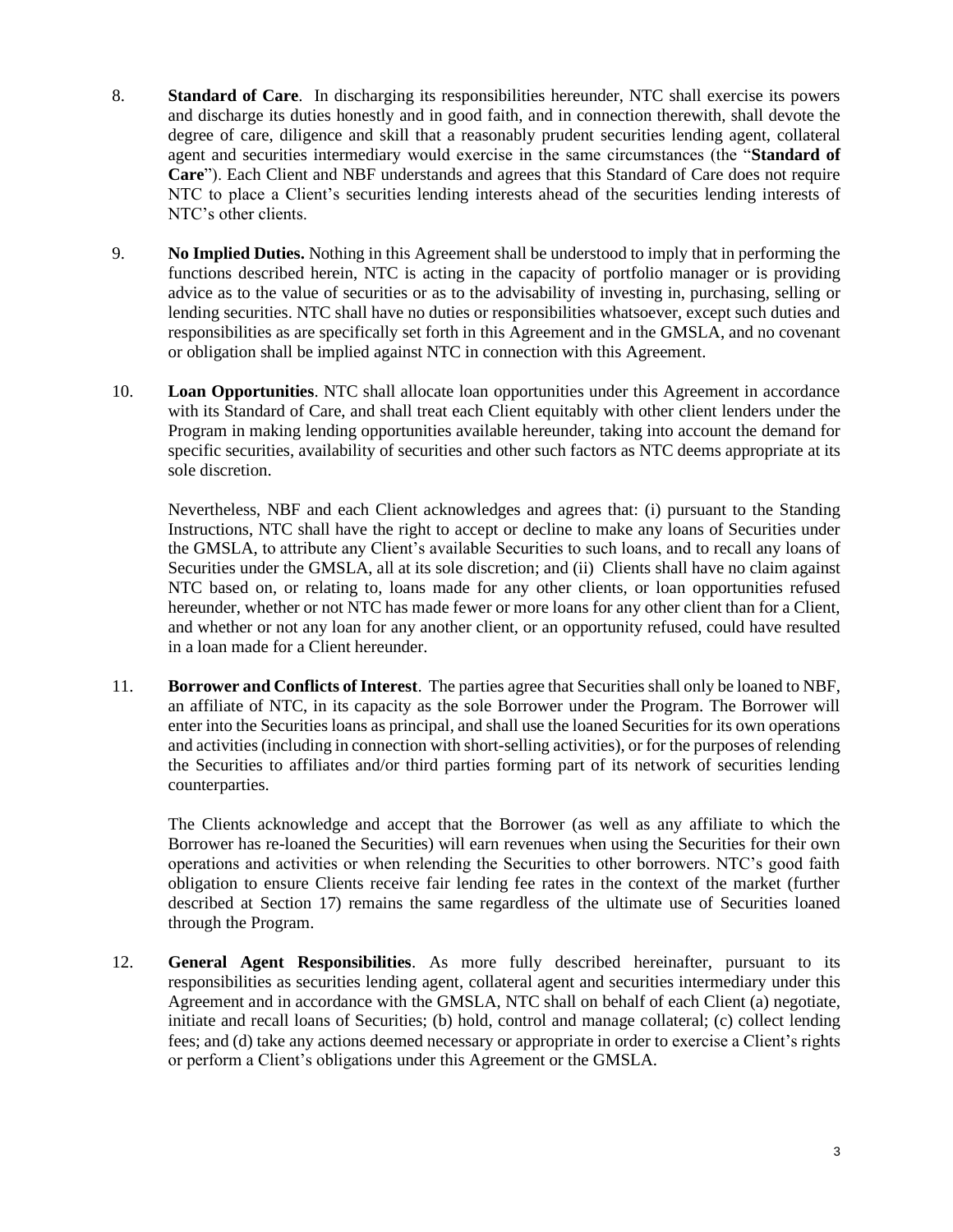#### <span id="page-3-0"></span>13. **Collateral**

- (a) NTC shall ensure that Collateral delivered by the Borrower complies with all legal and regulatory requirements, as well as the collateral requirements described at Schedule A hereto (the "**Collateral**"). NTC shall hold, control and manage Collateral as each Client's collateral agent and securities intermediary (within the meaning of Ontario's *Securities Transfer Act*, 2006, S.O. 2006, c. 8) for the benefit of each such Client in accordance with the GMSLA, and shall cause each Client's respective security entitlements to the Collateral to be credited to the corresponding legally segregated collateral account created under such Client's unique G1 Lender Module identifier in NTC's records (each, a "**Collateral Account**"); it being understood that all Collateral held for the benefit of Clients under this Agreement will be operationally commingled with Collateral held for other Clients.
- (b) **Use of Securities Depositories, Securities Intermediaries, Nominees and/or Agents.** NTC may appoint agents, nominees and/or securities intermediaries (which may be affiliated with or otherwise connected to NTC) to conduct any of the services to be performed by NTC under this Agreement or hold Collateral as securities intermediary with a Securities Depository on behalf of Clients, provided that the appointment of such agents, nominees or securities intermediaries shall not relieve NTC from its obligations under this Agreement, and that such agents, nominees and/or securities intermediaries shall be qualified under any applicable laws to carry out such services. NTC may deposit and maintain Collateral in bulk segregation book-entry form in a securities account with a Securities Depository through such securities intermediaries on condition that such bulk segregation securities accounts are maintained separate from the proprietary assets of the securities intermediary, bear the appropriate account designations indicating that such Collateral is held for the benefit of Clients as reflected in NTC's records, and the securities intermediary waives all adverse claims which it may otherwise have against such securities accounts or the Collateral credited thereto.
- (c) **Required Collateral Percentage.** NTC shall ensure that the aggregate market value of Collateral delivered by the Borrower to a Client corresponds to an amount at least equal to the minimum percentage of the aggregate market value of such Client's loaned Securities required by any applicable legislation or regulatory authority (the "**Required Collateral Percentage**").
- (d) **Daily Marking-to-Market.** The aggregate market value of Securities loaned and Collateral held by NTC for a Client shall be monitored and calculated by NTC on a daily basis. NTC is authorized to use any recognized pricing information service in order to perform its valuation responsibilities with respect to loaned Securities and Collateral. NBF and its Clients agree that NTC shall not be responsible for any losses or damages suffered or incurred as a result of errors or omissions in any such pricing information service.
- <span id="page-3-1"></span>(e) **Collateral Calls.** In the event the daily aggregate marked-to-market value of Collateral drops below the Required Collateral Percentage (accounting for any amounts due and payable but unpaid between Clients and the Borrower under the terms of the GMSLA, if any), NTC shall demand prompt delivery from the Borrower of sufficient additional Collateral to satisfy the shortfall. Conversely, if the daily aggregate marked-to-market value of Collateral exceeds the Required Collateral Percentage (accounting for any amounts due and payable but unpaid between Clients and the Borrower under the terms of the GMSLA, if any), NTC shall, upon the Borrower's request, return any excess to the Borrower.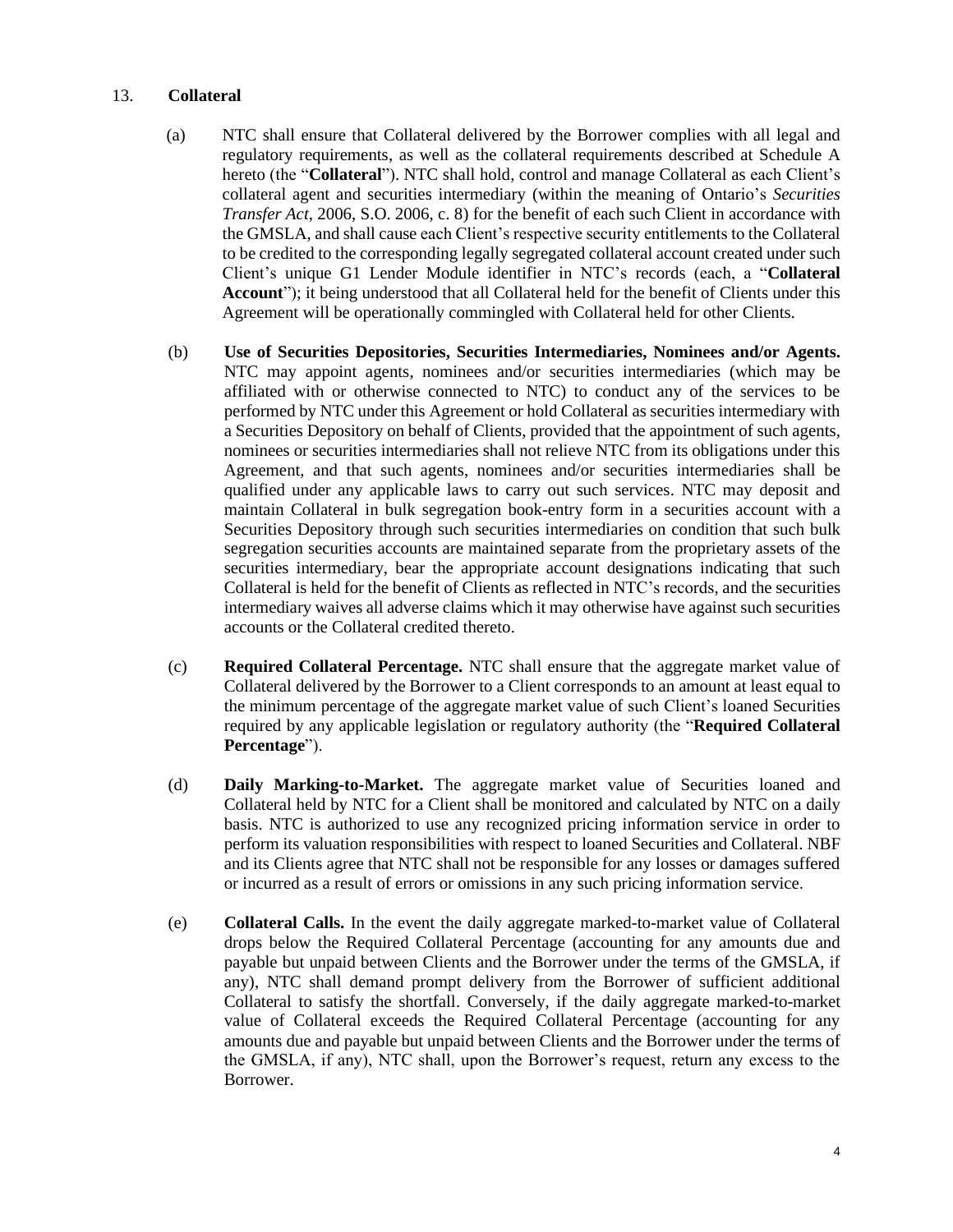- (f) **Collateral Substitution.** Pursuant to the terms of the GMSLA, the Borrower may from time to time require the substitution of Collateral already delivered for alternative collateral. NTC may also require the Borrower's delivery of alternative collateral in substitution of Collateral prior to any issuer payment record dates or maturity dates for such Collateral. NTC will ensure such alternative collateral satisfies the requirements described at Schedule A of this Agreement, and will return the substituted Collateral to the Borrower upon receipt of the alternative collateral (which shall then be held, controlled and managed by NTC for the same purpose and subject to the same terms and conditions as the original Collateral delivered by the Borrower).
- (g) **Collateral Instructions.** The parties understand that orders from NBF to NTC with respect to the Collateral may be limited or delayed by delays of an administrative or operational nature. The parties agree that NTC shall have up to five (5) Business Days from the Business Day on which such order is deemed to have been received, to execute such order.
- (h) **Third-Party Interests.** NBF and each Client agrees that it shall not pledge, encumber, hypothecate, transfer, dispose of, or otherwise grant any third-party interest in any Collateral.
- <span id="page-4-1"></span>14. **Dividend Reinvestment Plans**. .Loaned securities are not eligible for participation in an issuer's dividend reinvestment plan (each, a "**DRIP**") and therefore must be formally excluded by the Client upon joining the Program, or recalled from a loan by NBF by providing ten (10) Business Days' prior written notice to NTC before the record date for an issuer distribution or dividend payment if the Client wishes to receive benefits under the DRIP.
- 15. **Voting.** Each Client hereby waives the right to vote, provide any consent or take any similar action with respect to Securities on loan. Notwithstanding the foregoing, NBF may recall a loan of Securities on the Client's behalf in accordance with Subsection [24](#page-9-0)[\(d\)](#page-9-2) in order to allow the Client to exercise such rights.
- 16. **Forms of Securities**. NTC is hereby authorized whenever necessary to perform its obligations under this Agreement to hold securities in non-registered form, whether issued in registered form or bearer form, notwithstanding any provision of any other agreement pursuant to which NTC holds the loaned Securities.

## <span id="page-4-0"></span>17. **Lending Fees and Agent Fees.**

(a) **Lending Fees.** Each Client acknowledges that lending fees paid by the Borrower with respect to the loan of a Client's Securities (the "**Lending Fees**") may fluctuate throughout the term of a loan based on various factors, including the current market value of the loaned Securities and factors that influence the lending fee rate. NTC shall respect its Standard of Care in negotiating and monitoring the lending fee rates applicable to each loan of Securities on behalf of the Clients, by ensuring that such rates correspond to a fair lending fee rate for securities of that kind in the context of the market upon initiation of the loan as well as upon any rerating conducted during the term of the loan. For the sake of clarity, nothing in this Agreement guarantees that a Client will receive the highest possible lending fee rate available in the market for such securities. NTC has sole discretion to take into account factors such as prevailing market rates for loans of various sizes and durations security utilization rates, lending fee rates being offered to or accepted by the Borrower or its affiliates for identical securities, and the supply and demand for such securities. In exercising its discretion, NTC shall endeavour in good faith to maximize Clients' overall returns on loan opportunities allocated to such Clients under the Program, by balancing lending fee rates, security utilization rates and loan durations.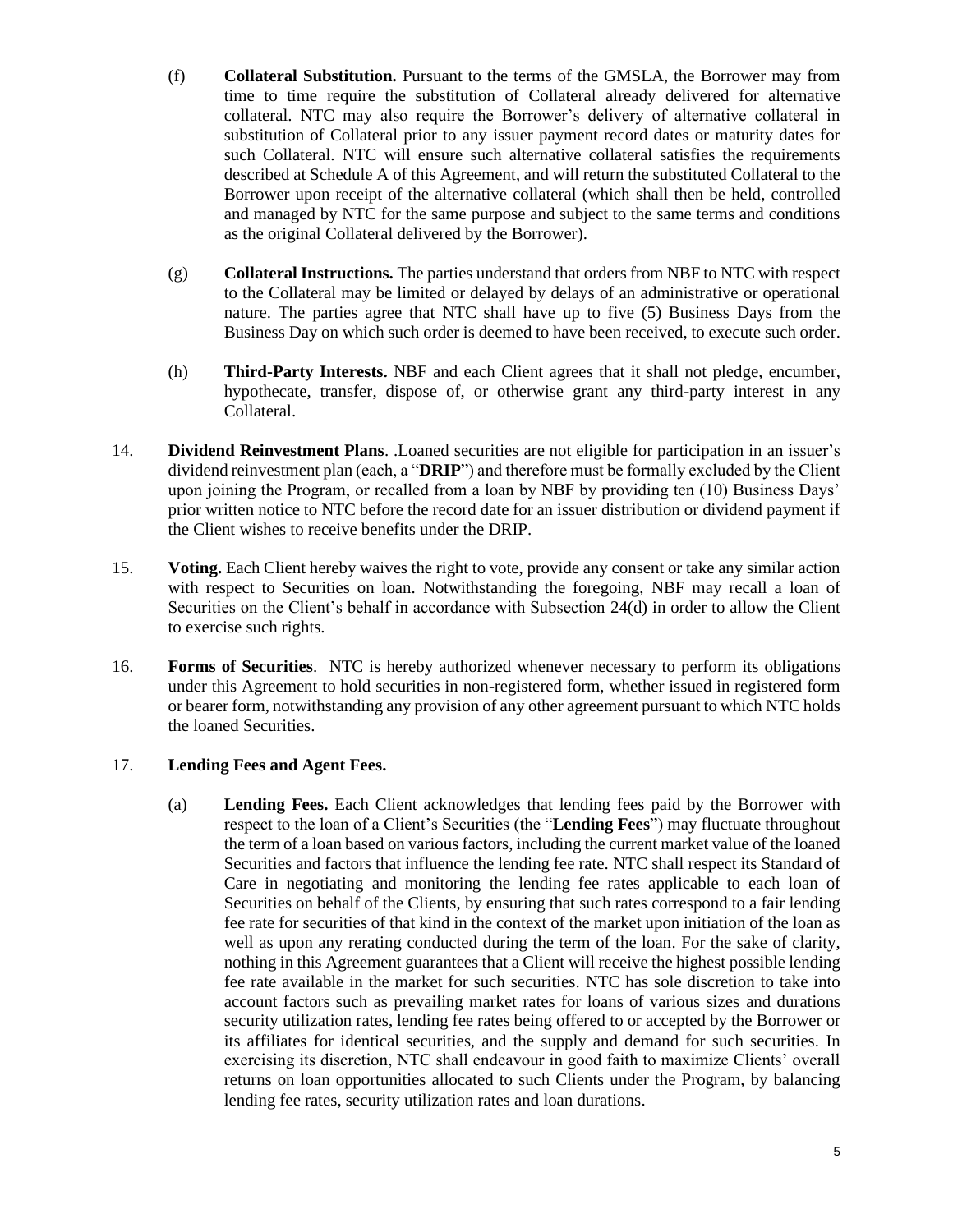- (b) **Agent Fees.** In consideration of NTC's services as each Client's securities lending agent, collateral agent and securities intermediary for collateral delivered under the Program, NTC shall receive from each Client a fixed percentage (50%) of the Lending Fees paid by the Borrower to such Client (the "**Agent Fees**"). As compensation for the ongoing clientfacing services provided by NBF to its Clients in connection with the Program and NBF's responsibilities with respect to the determination of the appropriateness of the Program for the Clients, NTC may, in accordance with Schedule B of this Agreement share a fixed portion of the Agent Fees with NBF (the "**NBF Fees**").
- (c) **Client Revenues.** For the sake of clarity, a Client shall always retain a fixed percentage (50%) of all Lending Fees paid by the Borrower with respect to the loan of such Client's Securities (the "**Client Revenues**"). NBF Fees (if any) shall be paid from the Agent Fees, not Client Revenues.
- (d) **Collection and Remittance of Revenues and Fees.** NTC will collect all Lending Fees paid by the Borrower to a Client and will remit such Lending Fees to the Client at the same time that it collects all Agent Fees payable to NTC by the Client from such Lending Fees. NTC shall also simultaneously remit to NBF any NBF Fees owed from the Agent Fees, if applicable. Lending Fees and Agent Fees will accrue daily, but shall be collected and credited or debited (as applicable) to or from the applicable Client's Securities Account on a monthly basis in arrears by the tenth  $(10<sup>th</sup>)$  Business Day of the following calendar month, for all such amounts accrued during the previous month.
- <span id="page-5-1"></span><span id="page-5-0"></span>18. **Process**. As part of the Program's normal processes and procedures:
	- (a) Each Client must provide all of the requisite appointments, confirmations, acknowledgments, consents, attestations and/or instructions by signing the Client Documentation (including instructions regarding any securities it wishes to exclude from the Program or the Client's maximum account lending ratio);
	- (b) This Agreement confirms and constitutes standing instructions to NTC by each Client via NBF to arrange for the initiation or recall of loans at NTC's sole discretion with respect to the Securities made available within each Client's Securities Account. The parties agree that NTC's discretion shall be exercised in accordance with and subject to the terms of this Agreement, the Client Documentation, the GMSLA, and any Written Instructions (defined at Section [19\)](#page-6-0) received by NTC from time to time (collectively, the "**Standing Instructions**"). For the sake of clarity, any Written Instructions regarding the exclusion or re-inclusion of a Client's securities from the Program or maximum account lending ratios must be issued or approved by the Client directly, regardless of whether NBF exercises discretionary trading authority over the Securities Account, when applicable;
	- (c) Pursuant to the Standing Instructions, NTC shall from time to time arrange for the loan of Securities in Clients' Securities Account to the Borrower. Securities selected for a loan allocation shall be removed from the Client's Securities Account and transferred to the Borrower upon the Borrower's delivery of the requisite Collateral to a Client's Collateral Account;
	- (d) NTC will monitor the eligibility of securities made available to the Program pursuant to the applicable regulatory eligibility criteria and will only initiate loans of Securities which meet such minimum criteria.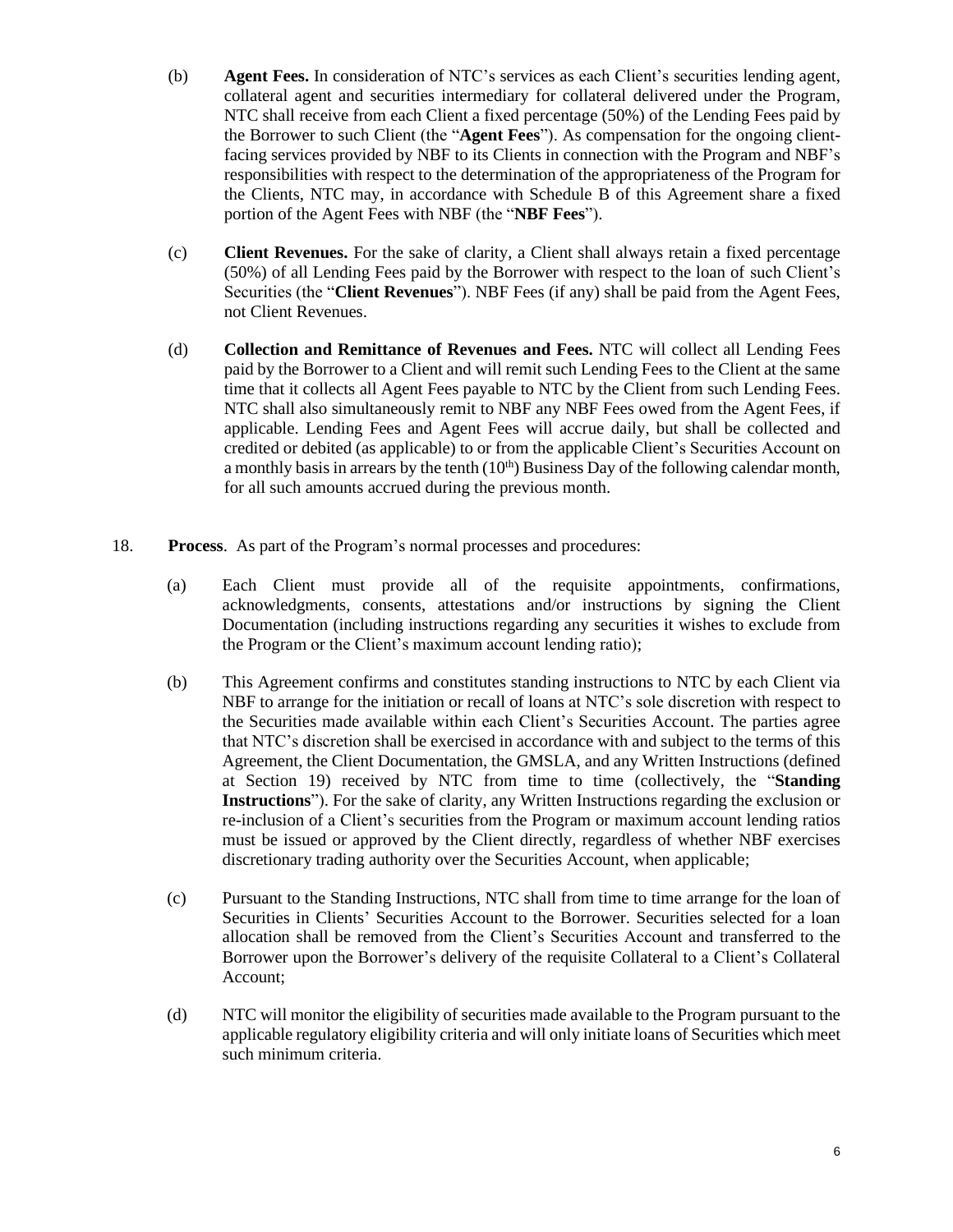- (e) NTC shall establish the market value of all Collateral and loaned Securities at least daily, and shall diligently pursue the Borrower in the event that additional Collateral is required in accordance with Section  $13(e)$  $13(e)$  of this Agreement or pursuant to the GMSLA; and
- (f) NTC shall recall any loan of Securities in accordance with Section [24](#page-9-0) of this Agreement:
	- (i) upon termination of this Agreement (with respect to a single Client or all Clients) by either NBF or NTC;
	- (ii) upon receipt of NBF's Written Instructions for the recall of a specific loan of Securities, or upon NBF's receipt of sell order instructions with respect to loaned Securities;
	- (iii) upon receipt of Written Instructions to exclude such loaned Securities from the Program, or upon the triggering of any maximum account lending ratio limits specified by the Client in the Client Documentation or via Written Instructions;
	- (iv) within thirty (30) calendar days of such loaned Securities ceasing to meet the applicable regulatory eligibility criteria; or
	- (v) whenever NTC, pursuant to the Standing Instructions, elects at its discretion to recall such loan of Securities.
- (g) Upon the Borrower's delivery of Equivalent Securities to a Client's Securities Account following the recall or termination of a loan, NTC shall return to the Borrower the Collateral delivered in connection with such loan.
- <span id="page-6-0"></span>19. **Written Instructions and Notices**. For the purposes of this Agreement, "**Written Instructions**" shall mean instructions, notices and any other communications required to be delivered by NBF in writing pursuant to the terms of this Agreement (including Clients' instructions from time to time regarding securities to be excluded from the Program or maximum account lending ratios). All Written Instructions must be issued by an authorized representative of NBF (each, an "**Authorized Representative**"), and may be delivered by courier, registered mail, email or other pre-authorized electronic means.

For the purposes of this Section, "**Notices**" shall refer to any notices or communications required to be delivered by NTC in writing pursuant to the terms of this Agreement.

Written Instructions and Notices are deemed received on the date of actual receipt, unless actually received on a date that is not a Business Day, or after the close of business on a Business Day, in which case the Written Instructions and Notices shall be deemed received on the first following Business Day.

The parties' addresses for the purposes of delivery of Written Instructions and Notices are the following:

If to NBF:

**National Bank Financial Inc.** 1155, Metcalfe, 5th Floor Montreal, Quebec H3B4S9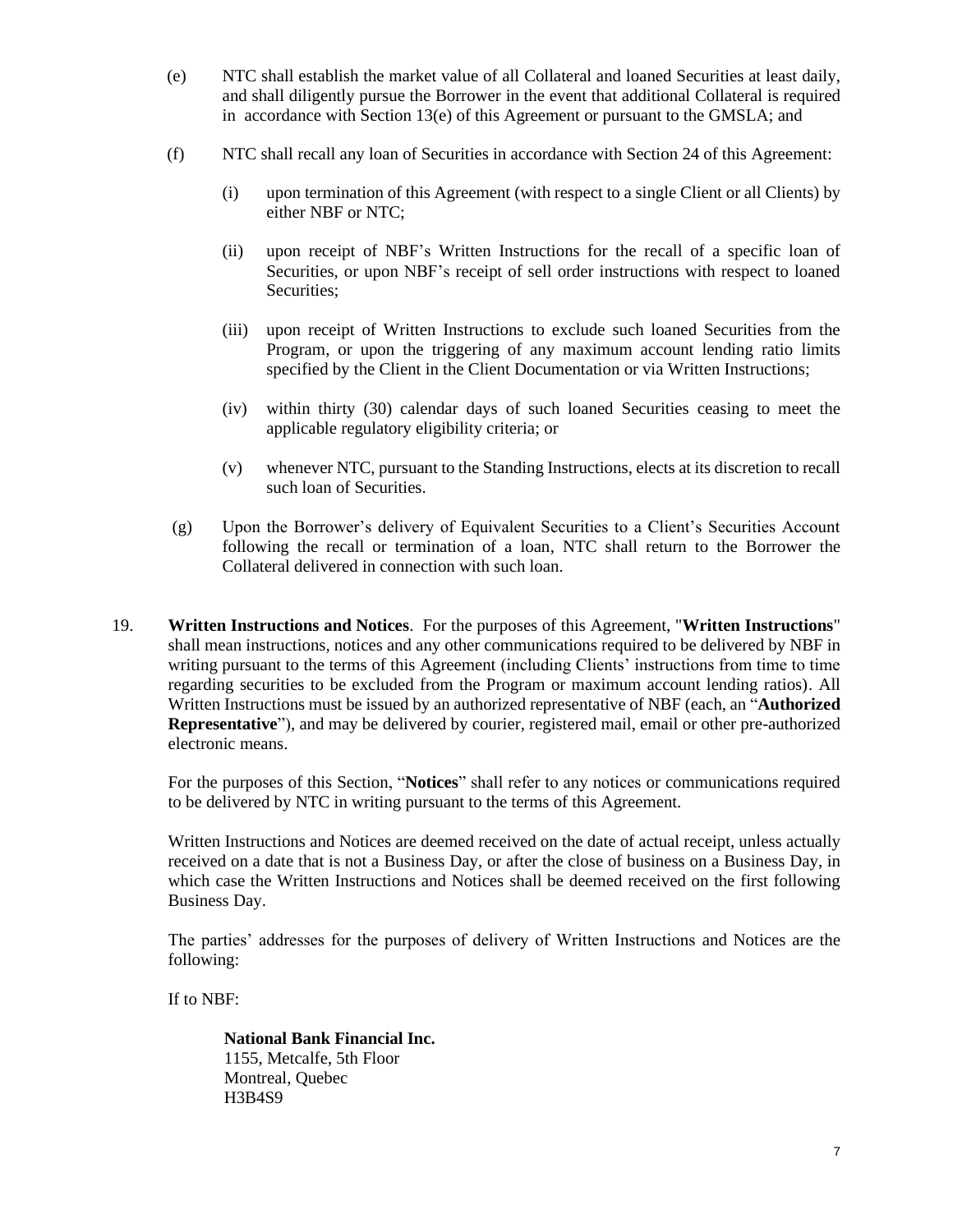If to NTC:

Natcan Trust Company 600, de la Gauchetiere Street West,28th Floor, Montreal, Quebec H3B 4L2

- 20. **NBF Representations and Warranties.** NBF represents and warrants to NTC, which representations and warranties shall be deemed to be continuing and reaffirmed on any day that a loan of Securities is outstanding, that:
	- (a) it is duly organized and validly subsisting in good standing in every jurisdiction where so required under the applicable laws and regulations;
	- (b) it has all of the licenses, registrations, and regulatory or self-regulatory organization approvals and/or non-objections required to carry out its obligations under this Agreement;
	- (c) NBF has fully explained all risks inherent to securities lending to each Client, has obtained instructions from such Client regarding maximum account lending ratios and security exclusions (if any), and has determined that the Program is appropriate for the Client;
	- (d) this Agreement has been duly executed and delivered by NBF (on its own behalf, as well as on behalf of each of its Clients) and constitutes a legal, valid and binding obligation of NBF and each Client respectively, enforceable in accordance with its terms subject to any applicable laws and regulations;
	- (e) no third parties have any rights regarding financial assets in any Securities Accounts of its Clients (including but not limited to Securities made available to the Program), and said assets are free and clear of all liens, claims, security interests and encumbrances;
	- (f) the performance by NBF (including any individuals acting on its behalf under the Program) and its Clients of their respective obligations under this Agreement and the GMSLA will at all times comply with their respective constating documents, if applicable (including any unanimous shareholder agreement, by-law, internal policy or management directive applicable to either NBF or its Clients), any authorizations or mandate granted to NBF or such Clients in respect of the Client's participation in the Program, as well as all applicable laws and regulations (including any rules, directives, decisions or orders of any applicable securities regulatory or self-regulatory organizations); and
	- (g) each Client is an individual (other than a trust) or a corporation, in each case that is not a non-resident of Canada for the purposes of the *Income Tax Act* (Canada), and has made its own determination as to the tax, legal and accounting treatment of any Lending Fees, Agent Fees, Client Revenues, Distributions, other payments or property which it may receive or be required to pay hereunder or under the GMSLA, and shall retain its own professional advisors for the purpose of apprising it on specific tax, legal and accounting matters relating to each Securities loan.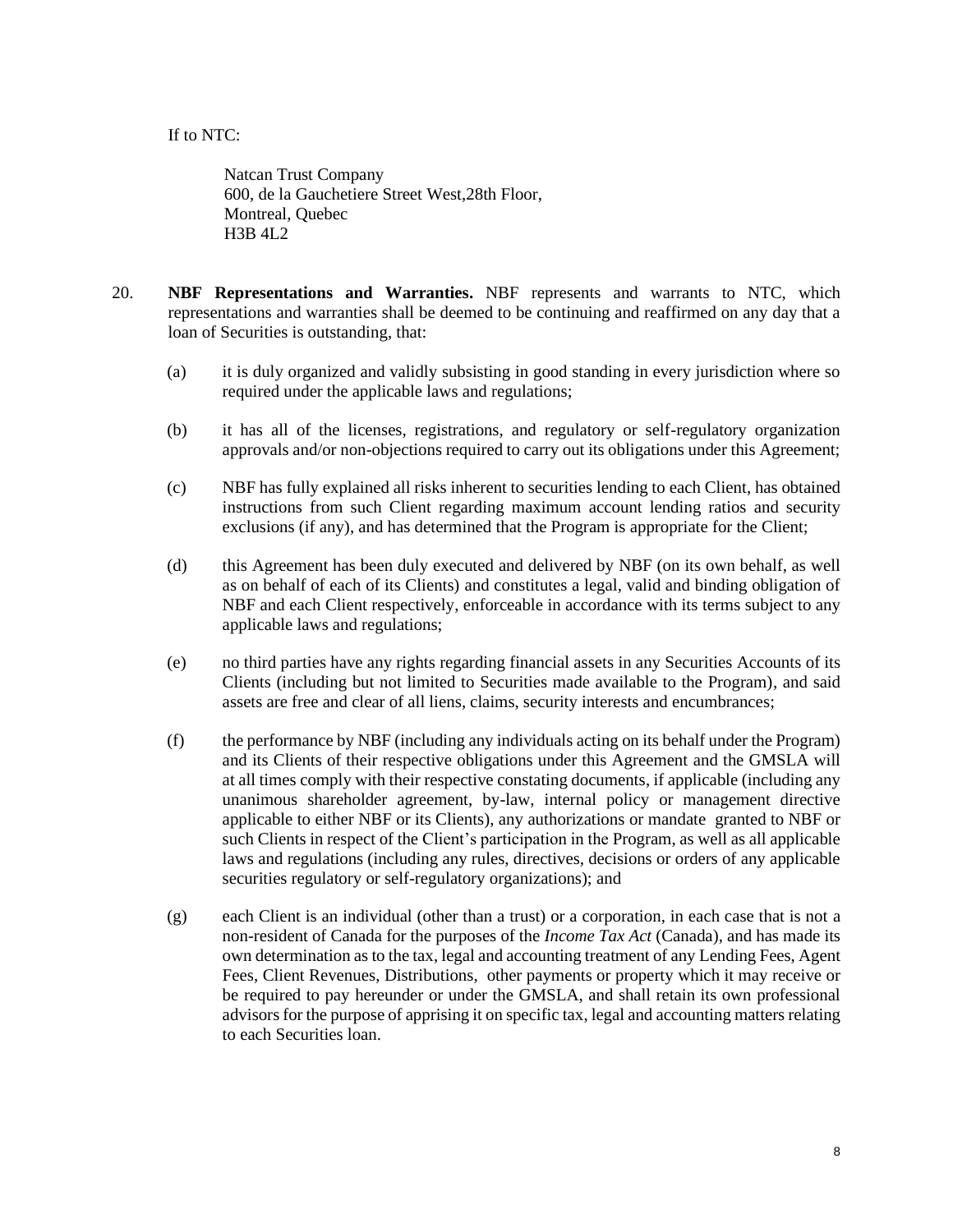### 21. **NTC Representations and Warranties**. NTC represents and warrants that:

- (a) it is a trust company duly organized and validly subsisting and in good standing under the laws of Canada;
- (b) it has the requisite power and authority under the applicable laws, regulations and its constating documents to enter into and perform its obligations under this Agreement;
- (c) this Agreement has been duly executed and delivered by NTC and constitutes a legal, valid and binding obligation of NTC, enforceable in accordance with its terms subject to any applicable laws and regulations;
- (d) in its capacity as securities intermediary for each Client's Collateral Account, NTC waives all adverse claims which it may have against the applicable Client's Collateral Account or the Collateral credited thereto; and
- (e) it shall not transfer, pledge or re-hypothecate any Collateral held in the form of securities.

### 22. **Confirmations, Account Statements and Monthly Reports**

- (a) **Confirmations.** The Borrower shall issue and deliver to NBF for each Client a confirmation report consolidating any loan initiations, lending fee rerates, loan recalls or loan terminations having occurred on the date of such report (each a "**Confirmation**"), which Confirmations NBF shall promptly share with the Client.
- (b) **Account Statements.** NBF shall provide a monthly (for months during which either a new loan has been made by a Client or an outstanding loan has been recalled or terminated) or quarterly (for months in which no such activity has occurred with respect to the Client's Securities) overview of each Client's securities lending activity, which information shall be reflected in the FPL Account sections incorporated into the Client's existing account statements for their Securities Account (the "**Account Statements**").
- (c) **Lending Fees and Agent Fees.** Lending Fees and Agent Fees shall be reported in each Client's Account Statements the month following the calendar month in which such amounts and fees were credited or debited (as applicable) to or from such Client's Securities Account in accordance with Sectio[n 17](#page-4-0) of this Agreement.
- (d) **Electronic Access.** NBF shall give each Client access to a daily overview of lending activity shown via such Client's FPL Account. This access will be provided through the relevant online platforms already used by the Clients to access the information about their Securities Accounts.
- (e) **Monthly NTC Client Reports.** NTC will prepare and deliver for each NBF Client monthly reports detailing each Client's securities loan transactions under the Program during the previous month, including information regarding the date on which each such loan was initiated (and recalled or terminated, if applicable), the quantity of Securities loaned, the lending fee rates paid by the Borrower for such loan (including any rerates during the term of the loan), the current market value of the Securities on loan, Lending Fees paid by the Borrower for the loan (broken down according to net Client Revenues and Agent Fees, as well as any amounts shared with NBF as NBF Fees if applicable), and a list of all Collateral credited to the Client's Collateral Account as of the date of the report (each, a "**NTC Client Report**"), which reports NBF shall promptly share with such Client.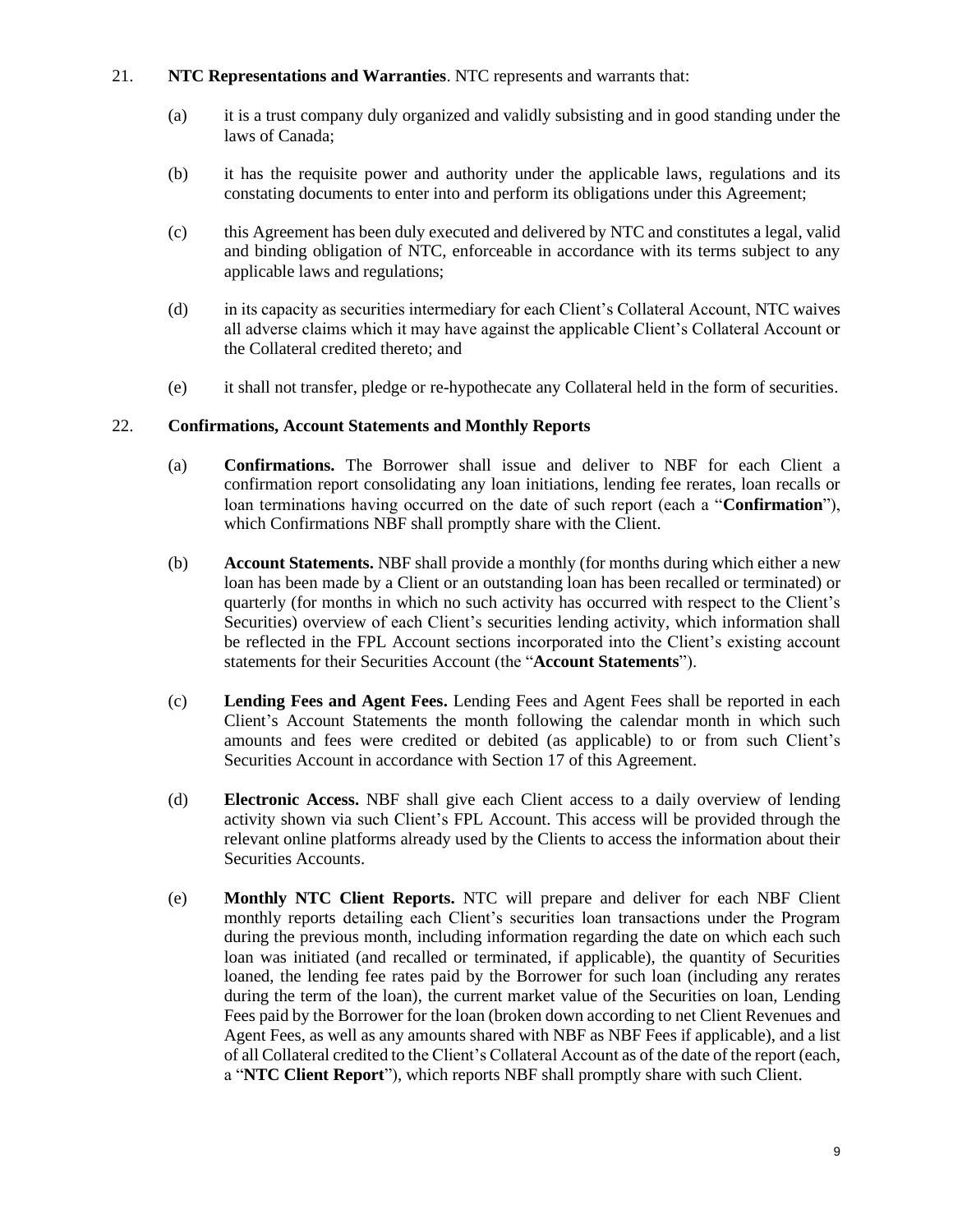- (f) **Electronic delivery**. NBF (and each Client, per the applicable Client Documentation) consent to the electronic delivery of Confirmations and NTC Client Reports, NBF and each Client acknowledge that they may revoke this consent at any time, but that such revocation may render them ineligible for the Program.
- 23. **Sharing of Information**. As confirmed in the applicable Client Documentation, each Client has consented to NTC's collection, use, and disclosure (between themselves and their affiliates or agents) of such Client's personal and account information for the sole purpose of the services provided by NTC to Clients under the Program. Any such collection, use or disclosure shall be conducted in accordance with NTC's internal policies and procedures regarding the collection, use or disclosure of clients' personal or account information.

### <span id="page-9-0"></span>24. **Commencing Dates, Terminations, Recalls and Sales of Loaned Securities**

- (a) **Commencing Dates.** This Agreement shall commence for NBF upon the date indicated at the beginning hereof; and shall commence for each Client on the date indicated in the Client Documentation signed by such Client (the "**Commencing Date**").
- <span id="page-9-1"></span>(b) **Terminations.** Either NBF or NTC may terminate this Agreement (with respect to a specific Client or all Clients of NBF) by delivering prior written notice to the other of a minimum of fifteen (15) Business Days. In the event of such termination, the parties shall reasonably cooperate with each other in order to ensure an orderly transition of NTC's responsibilities as set out under this Agreement to another securities lending agent (if applicable), the recall of any outstanding loans under this Agreement, and the delivery of Equivalent Securities and Collateral.
- (c) **Recalls and Sales.** From time to time, NBF may issue Written Instructions to NTC directing it to recall specific loaned Securities. The Client shall be entitled to receive Equivalent Securities in accordance with Subsection [\(e\)](#page-9-3) hereof.
- <span id="page-9-2"></span>(d) **Recalls for Purposes of Voting.** In the event that loaned Securities are recalled for the purpose of exercising a Client's voting rights, NBF agrees that it shall provide notice via Written Instructions a minimum of ten (10) Business Days' prior to the applicable record date for the corporate event.
- <span id="page-9-3"></span>(e) **Deadline for Delivery of Equivalent Securities.** Subject to the special notice requirements or procedures described in Section [14](#page-4-1) (*DRIPs*) or Subsections [24](#page-9-0)[\(b\)](#page-9-1) or [\(d\)](#page-9-2) (*Termination; Voting*) of this Agreement, upon receipt of a recall notice regarding loaned Securities, the Borrower is obligated to deliver Equivalent Securities by 4:00pm on the last day of the standard settlement period for securities of the same kind (the "**Delivery Deadline**"). Upon the Borrower's delivery of Equivalent Securities, NTC shall return the corresponding Collateral to the Borrower.
- (f) **Operational Delays.** All costs, expenses and risks of operational or administrative delays regarding the Borrower's delivery of Equivalent Securities to the Client's Securities Account by the Delivery Deadline shall be borne by National Bank Financial Inc. exclusively, not the Client. NTC will ensure that in all cases, Equivalent Securities (or in the case of a sale, a cash amount equivalent to the net sale proceeds of such securities ("**Net Sale Proceeds**")) are credited to the client's Securities Account on the applicable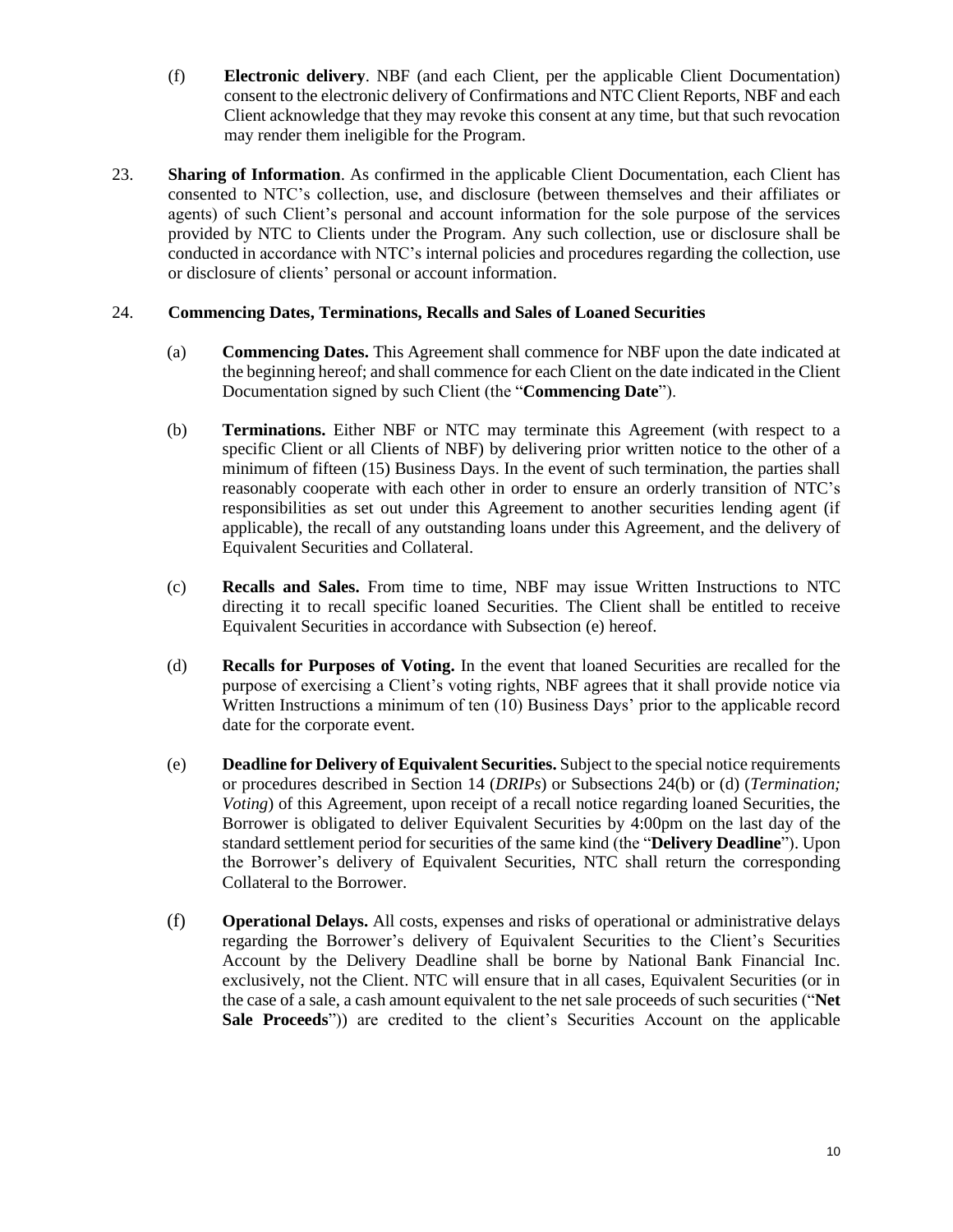settlement date, and National Bank Financial Inc. shall be responsible for any costs or expenses incurred in connection with a purchaser's buy-in of such securities.

#### <span id="page-10-0"></span>25. **Events of Default**

- (a) **Acts of Insolvency.** The Borrower or NTC (as a Client's agent) may elect, upon service of written notice to the other party, to treat certain events as "**Events of Default**" (as defined in the GMSLA) should they occur with respect to the other party, including but not limited to an "**Act of Insolvency**" (as defined in the GMSLA).
- (b) **NTC's Recall of Loans.** In the event NTC anticipates or learns of the occurrence of an Act of Insolvency with respect to the Borrower, NTC shall promptly recall all outstanding loans of Clients' Securities on behalf of such Clients, so that the Borrower is obligated to deliver Equivalent Securities with respect to all such loans within the standard settlement cycle for securities of that kind. Upon a Client's receipt of Equivalent Securities in their Securities Account, NTC shall redeliver the corresponding Collateral to the Borrower. Should the Borrower fail to deliver or arrange for the timely delivery of Equivalent Securities with respect to any such recalled loans, NTC may, at its sole discretion if it reasonably believes it to be in the best interests of Clients, elect to treat the Borrower's Act of Insolvency as an Event of Default with respect to the Borrower.
- (c) **Exercise of GMSLA Recourses**. Upon the occurrence of an Event of Default with respect to the Borrower, NTC shall exercise each Client's rights and obligations as a non-defaulting party under the terms of the GMSLA by liquidating all outstanding loans in accelerating, netting and setting-off any payment and delivery obligations between the Client and the Borrower - including the Borrower's delivery of Equivalent Securities and the Client's return of Collateral with respect to any outstanding loans - for the purposes of determining a close-out amount payable by the party owing a balance to the other (the "**Close-Out Balance**").
- (d) **Purchase and Delivery of Replacement Securities.** As part of this process, NTC shall (on behalf of each Client) liquidate the Collateral and purchase (for delivery to the Client) securities of the same issue, and identical type and description as the Equivalent Securities owed by the Borrower with respect to the outstanding loans being liquidated (the "**Replacement Securities**"). The aggregate costs of such purchase (including all transaction costs) shall be used in calculating the Close-Out Balance in accordance with the GMSLA.
- <span id="page-10-1"></span>(e) **Natcan Indemnity.** If the Borrower owes a Client a Close-Out Balance, NTC shall indemnify such Client by itself purchasing and delivering to the Client such additional Replacement Securities as are necessary to make the Client whole (the "**Natcan Indemnity**").
- (f) **If Replacement Securities Unavailable.** If NTC is unsuccessful in purchasing any Replacement Securities because the market for such securities has become illiquid, NTC shall pay to each Client a cash amount equal to the liquidated Collateral proceeds (minus the value of any Close-Out Balance owed to the Borrower by the Client, if applicable, or plus any Natcan Indemnity corresponding to any Close-Out Balance owed by the Borrower to the Client, if applicable).
- (g) **NTC's Subrogated Rights.** NBF and each Client agree, without the execution of any documents or the giving of any notice, that NTC is and will remain subrogated to the Client's rights against the Borrower under the GMSLA with respect to any Net Sale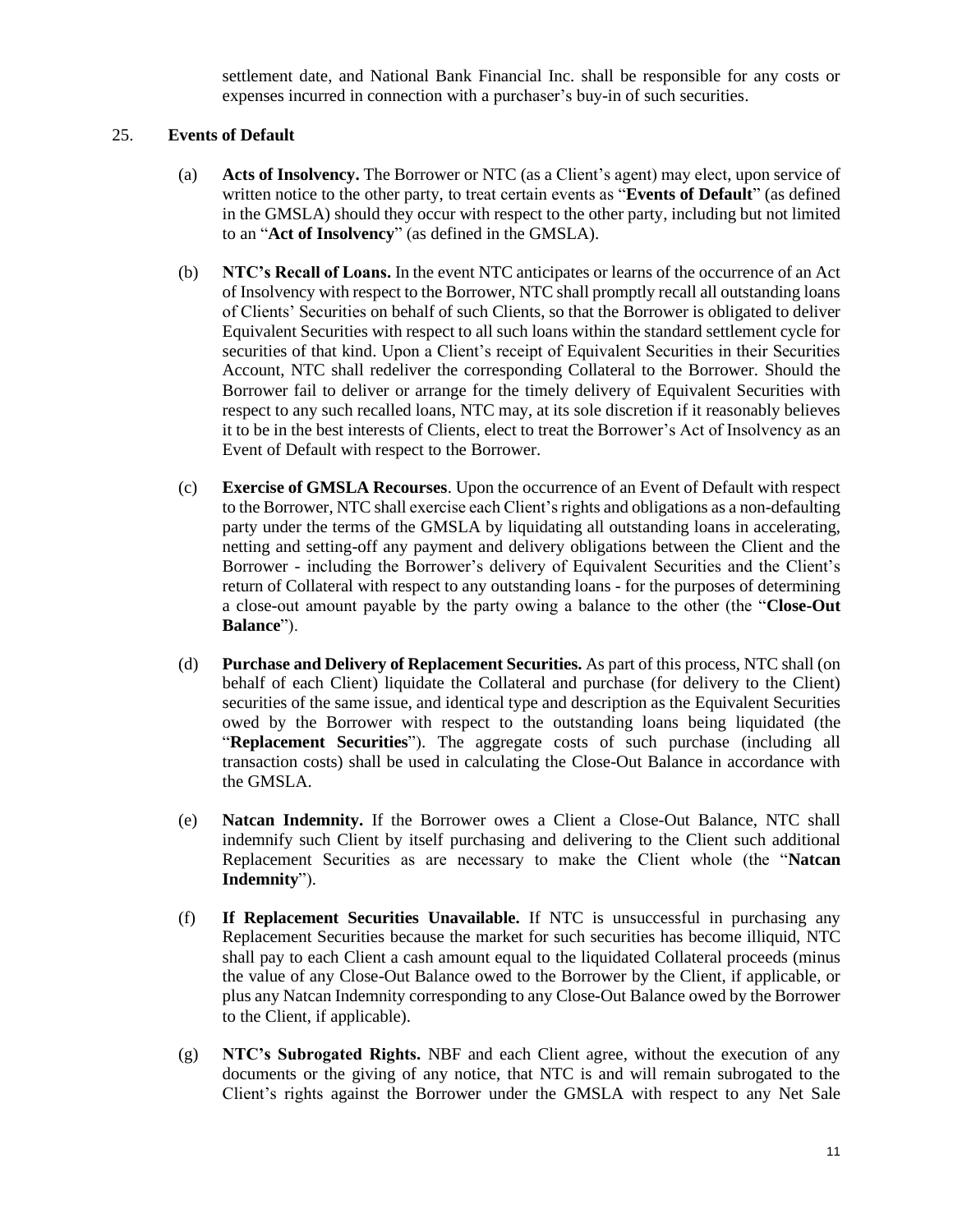Proceeds or Natcan Indemnity received by a Client from NTC, and each Client hereby assigns to NTC such rights upon receipt thereof. NBF and each Client agree to deliver to NTC any documents NTC may require and to fully cooperate with NTC to give effect to its rights of subrogation and assignment hereunder.

- 26. **Convertible Securities**. The provisions of Section [25](#page-10-0) shall not apply in the event that loaned Securities for which the Collateral consists of securities or debt instruments which by their terms are immediately and unconditionally convertible into Equivalent Securities (collectively the "**Convertible Securities**") are not returned. In such event, NTC's sole obligation shall be to exercise the conversion and deliver the resulting securities to the Clients.
- 27. **NBF's Liability**. NBF is liable for all client-facing obligations and responsibilities in connection with the securities lending activities carried out pursuant to this Agreement, including but not limited to assessments of appropriateness of the Program, and disclosure of all risks associated with securities lending to its Clients.

NBF agrees to indemnify and hold harmless NTC from and against any and all costs, expenses, damages, liabilities or claims (including reasonable legal fees and expenses) which NTC or its affiliates may sustain or incur in connection with the services provided under this Agreement (collectively, "**NTC Damages**"), to the extent such NTC Damages are caused by NBF's negligence, bad faith, wilful misconduct, or breach of its obligations under this Agreement or under any laws, regulations, or rules of any authority (including self-regulatory organizations) having jurisdiction over NBF.

- 28. **No CIPF coverage**. NBF and its Clients acknowledge and accept that the protection offered by the Canadian Investor Protection Fund ("**CIPF**") will not apply to any loaned Securities, and that a Client's recourses under the GMSLA (including its entitlements to Collateral) and the indemnity provided by NTC under Subsection [25](#page-10-0)[\(e\)](#page-10-1) of this Agreement will therefore constitute the Client's sole source of satisfaction in the event Equivalent Securities are not delivered by the Borrower. Moreover, since NTC is not a CIPF member, such coverage will not apply to any Collateral held for a Client's benefit by NTC. However, each Client's respective entitlements to the Collateral will be protected due to their status as "protected purchasers" and entitlement holders under Ontario's *Securities Transfer Act,* 2006, S.O. 2006, c. 8.
- 29. **Responsibility for Regulatory and Tax Compliance.** It is the responsibility of NBF and/or its Clients to satisfy themselves as to any regulatory requirements or restrictions and tax consequences relating to the lending of Securities by the Clients. NBF agrees to deliver to NTC, promptly upon its request, any form or document, completed accurately and in a manner reasonably acceptable to NTC, that may be required or reasonably requested in order to allow NTC to make a payment to a Client in connection with this Agreement without any deduction or withholding for or on account of any tax obligations. Each Client shall be solely responsible for income tax or capital gains tax incurred as a result of securities lending activity effected pursuant to this Agreement.

For the sake of clarity, NTC makes no representations and gives no advice as to tax treatment of compensation payments especially as they pertain to, but not limited to, cross-border distributions or distributions payable on foreign securities. Each Client is responsible for seeking its own advice on reporting and treatment of such compensation payments, as well as whether or not a securities loan or Event of Default could be treated as a taxable disposition. At no time shall NTC be required to deduct or withhold for or on account of any tax for such distributions or payments unless such deduction or withholding is required by any applicable law. NTC shall not be obliged to pay an additional amount to any Client on account of such deduction or withholding.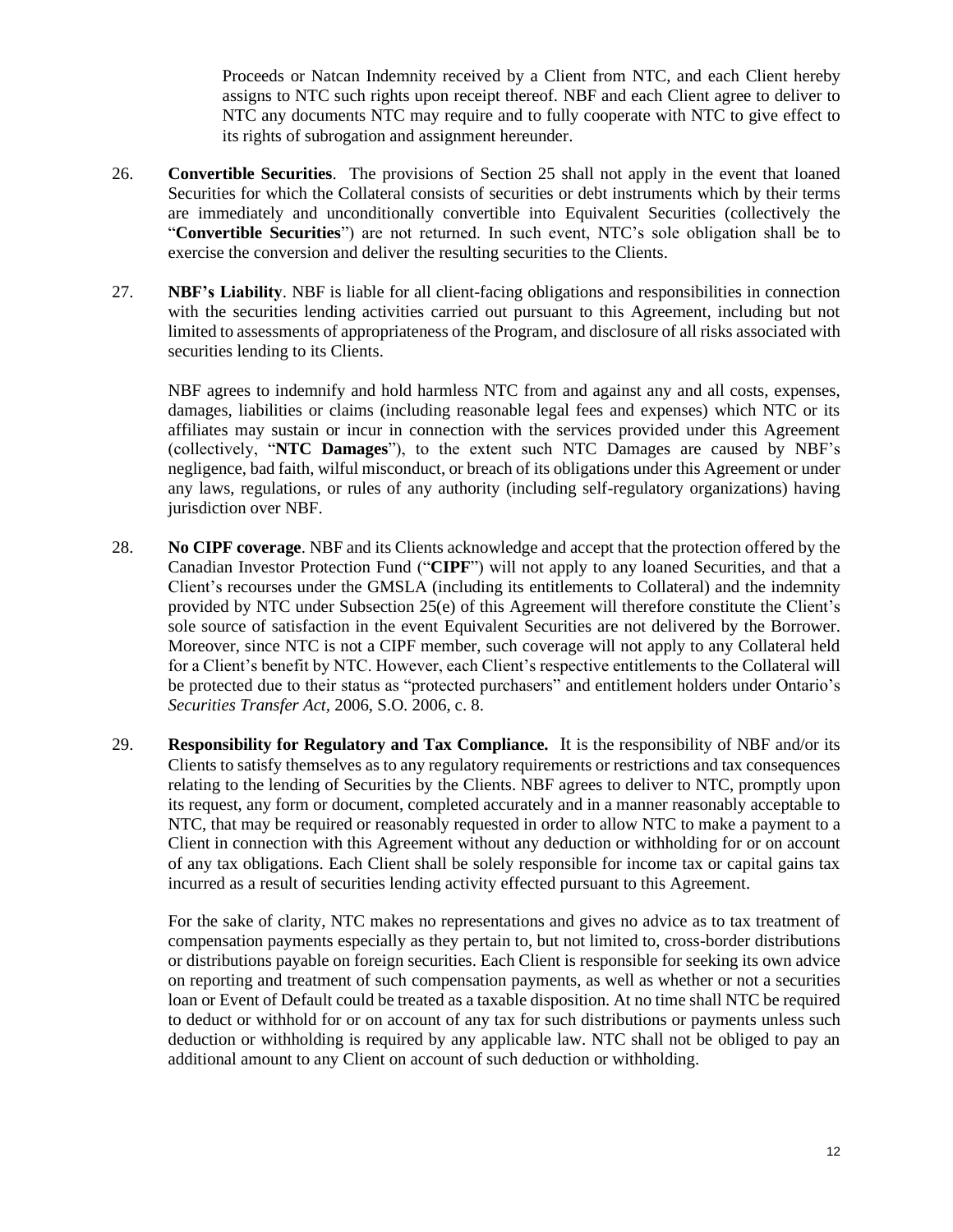#### <span id="page-12-0"></span>30. **Income Received on Loaned Securities**.

- (a) **Income.** For the purposes of this Sectio[n 30,](#page-12-0) "**Income**" has the same definition as provided under the GMSLA, and refers to any interest, dividends or other distributions of any kind whatsoever with respect to any loaned Securities.
- (b) **Client's Rights to Income on loaned Securities.** NTC confirms that for the period during which any such Securities are loaned, each Client is entitled to a sum of money or property equivalent to any Income, as determined under the GMSLA (net of any applicable tax withholding or deductions), which would have accrued to a Client had the Securities not been on loan, and which have not otherwise been received by such Client. Subject to Subsection [\(c\)](#page-12-1) below or any other agreement between the Borrower and NTC as a Client's agent, the Borrower shall credit the Client's Securities Account with such sum of money or property equivalent to any Income on the date it is paid by the issuer.
- <span id="page-12-1"></span>(c) **Income in the Form of Securities.** Where Income is paid by the issuer in the form of securities with respect to Securities loaned by a Client, such securities shall be added to loaned Securities and become part of the relevant loan, to de delivered in the form of Equivalent Securities at the end of such loan.
- 31. **Transfers to Third Parties**. Except as set forth in this Agreement and as otherwise agreed by NTC and the Borrower, the Clients recognize that the Borrower benefits from all of the incident rights of ownership with respect to the loaned Securities until the recall or termination of such loan, including the right to transfer the loaned Securities to third parties.
- 32. **Entire Agreement and Severability.** This Agreement, including any Schedules or other documents attached hereto or specified as forming a part hereof (including each Client's Client Documentation and the GMSLA), constitutes the entire agreement between the parties with respect to the subject matter hereof and prevails over any prior or other agreement or representation, whether oral or in writing, with respect thereto.

If any provisions of this Agreement are found to be invalid or unenforceable, such invalidity or unenforceability shall not affect the applicability of the other provisions of this Agreement. The invalid or unenforceable provisions shall be fully severable, and the remaining provisions of this Agreement shall be construed and enforced as if such invalid or unenforceable part had not been contained herein.

- 33. **Parties to the Agreement**. The parties agree that this Agreement constitutes both an agreement between NTC and NBF (effective as of the date indicated at the beginning of this Agreement); as well as an agreement between NTC and each Client separately, effective in respect of each Client as of the Commencing Date of such Client, with the same effect as if each Client and NTC had executed a separate agreement on such Commencing Date. Without limiting the generality of the foregoing, NTC agrees that its rights and obligations under the Agreement in respect of each Client shall be separate and distinct from its rights and obligations in respect of any other Client. NTC further agrees that the obligations of each Client under this Agreement are several, and not joint nor joint and several.
- 34. **Successors and Assigns**. This Agreement shall enure to the benefit of and be binding upon the parties hereto and their respective successors and permitted assigns, and shall remain valid notwithstanding any incidental, temporary or intermittent closures, or any reopening or any change in the numbering of any accounts under the Program.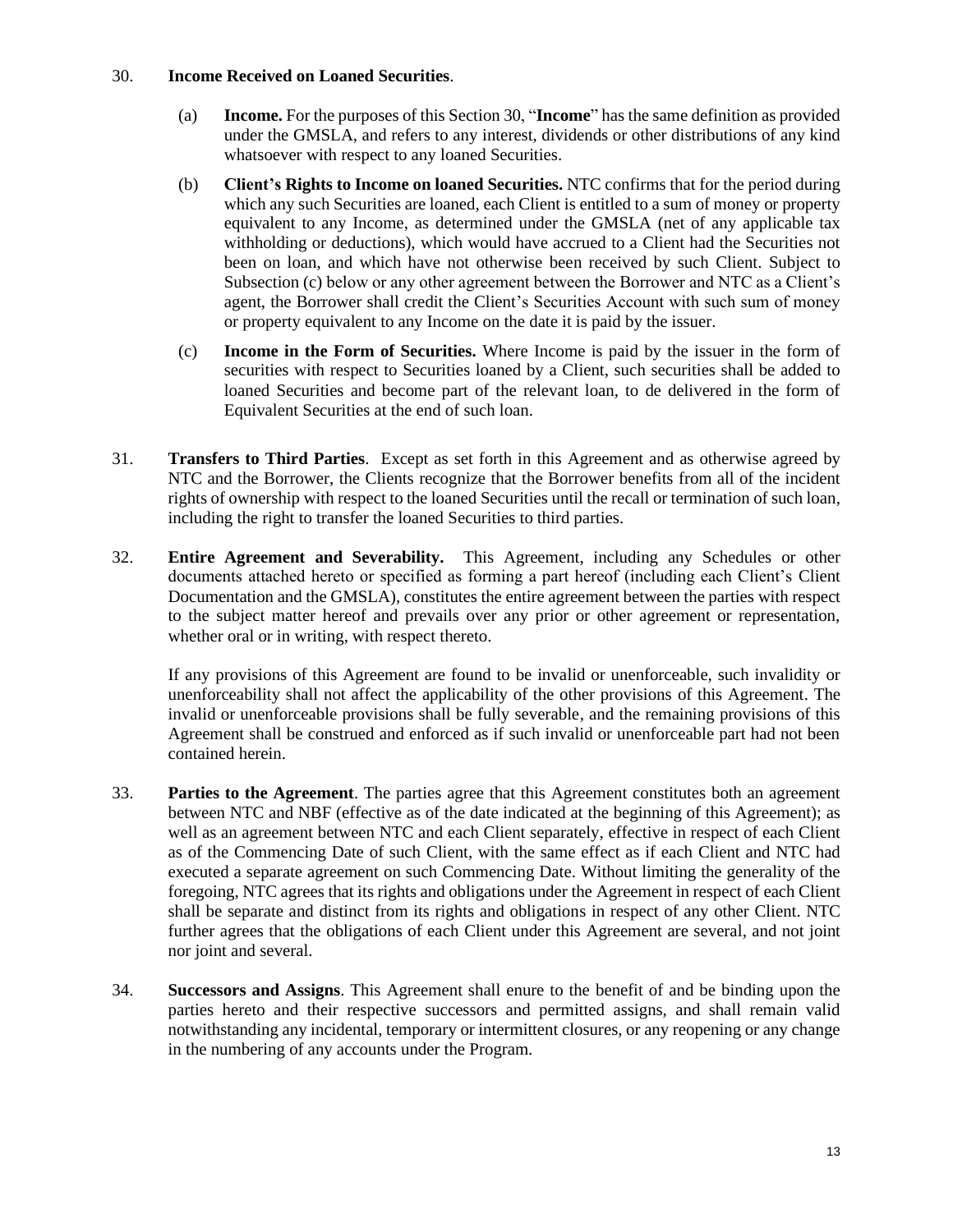This Agreement and the rights and obligations arising hereunder may only be assigned by or any Client with the prior written consent of NTC. NTC may assign this Agreement to another party, including any of its affiliates, upon giving sixty (60) days' prior written notice to the Manager.

- 35. **Governing Law**. This Agreement is governed by the laws of the Province of Ontario. The parties acknowledge that the Province of Ontario is NTC's jurisdiction in its capacity as a securities intermediary under this Agreement.
- 36. **Execution and Counterparts**. This Agreement and any amendment hereto may be executed and delivered in several counterparts by the Parties by email transmission in pdf format. Such pdf copy of each counterpart, when received, will be deemed to constitute an original, which taken together will constitute a single agreement or instrument.

# *[Signature page follows]*

IN WITNESS WHEREOF, the parties hereto have caused this Securities Lending Agency Agreement to be executed as of the date first written above by their respective duly authorized officers.

| NATIONAL BANK FINANCIAL THROUGH<br><b>ITS WEALTH MANAGEMENT AND ITS</b><br>NATIONAL BANK DIRECT BROKERAGE<br><b>DIVISIONS</b><br>and on its own behalf and on behalf of each of its<br>Clients (as defined herein) | NATCAN TRUST COMPANY |
|--------------------------------------------------------------------------------------------------------------------------------------------------------------------------------------------------------------------|----------------------|
| By:                                                                                                                                                                                                                | $\mathbf{By:}$       |
| Name:                                                                                                                                                                                                              | Name:                |
| Title:                                                                                                                                                                                                             | Title:               |
| By:                                                                                                                                                                                                                | $\mathbf{By:}$       |
| Name:                                                                                                                                                                                                              | Name:                |
| Title:                                                                                                                                                                                                             | Title:               |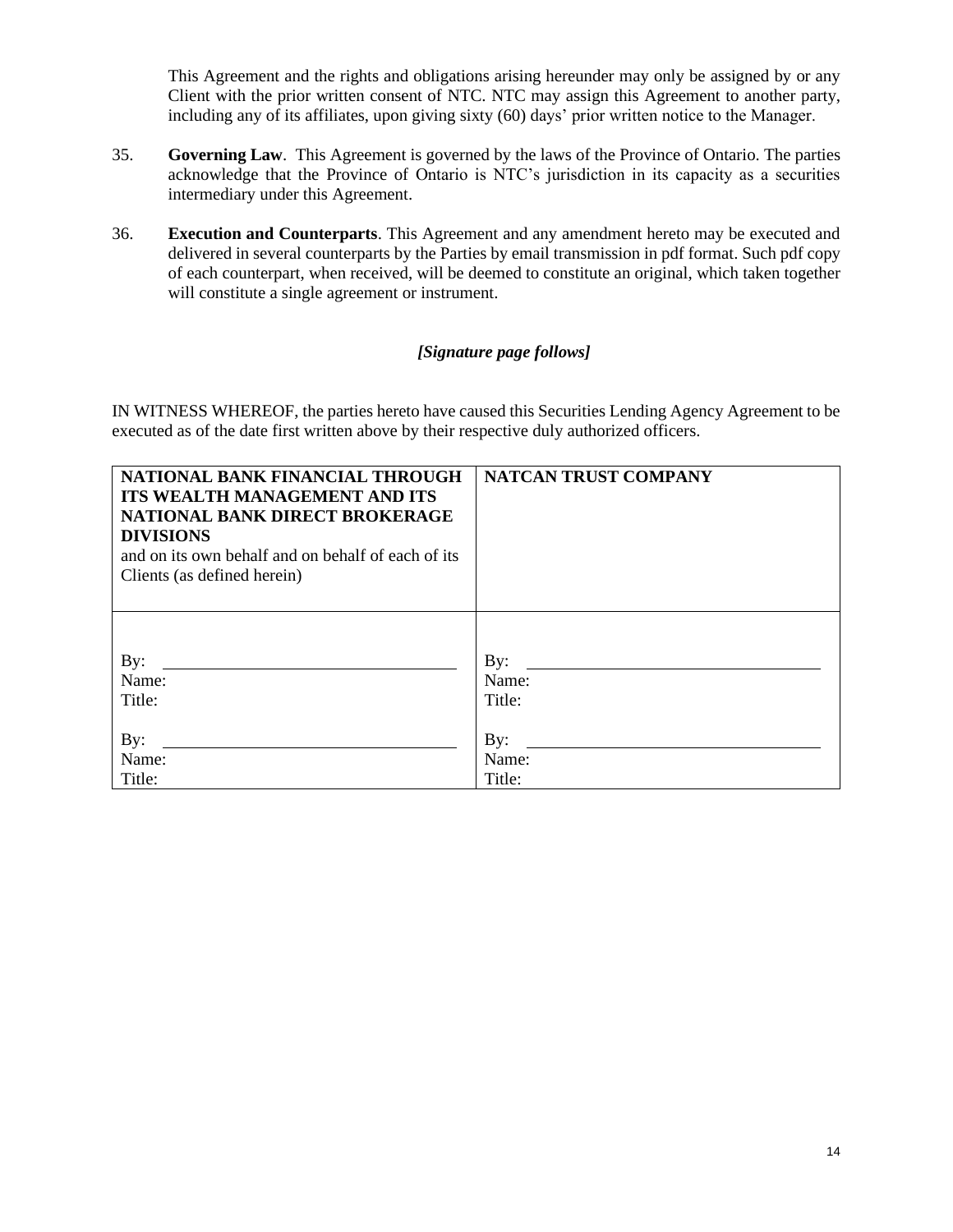### **Schedule "A"**

### **Collateral Schedule**

This Schedule A to the *Securities Lending Agency Agreement* between Natcan Trust Company and National Bank Financial Inc. (the "**NBF**") dated may be amended or supplemented from time to time upon Natcan's delivery of the updated version to the Manager.

# ACCEPTABLE COLLATERAL ASSETS

Negotiable debt obligations issued or guaranteed by the Governments of United States of America or Canada, provinces of Canada, or eligible foreign (G7) countries including stripped coupons and residuals (margined based on their remaining term to maturity, per the applicable laws, regulations and selfregulatory organization rules).

## COLLATERALIZATION

Minimum over-collateralization requirements as to amount: 102% (or such other minimum required pursuant to applicable laws, regulations or self-regulatory organization rules) of the aggregate market value of loaned securities.